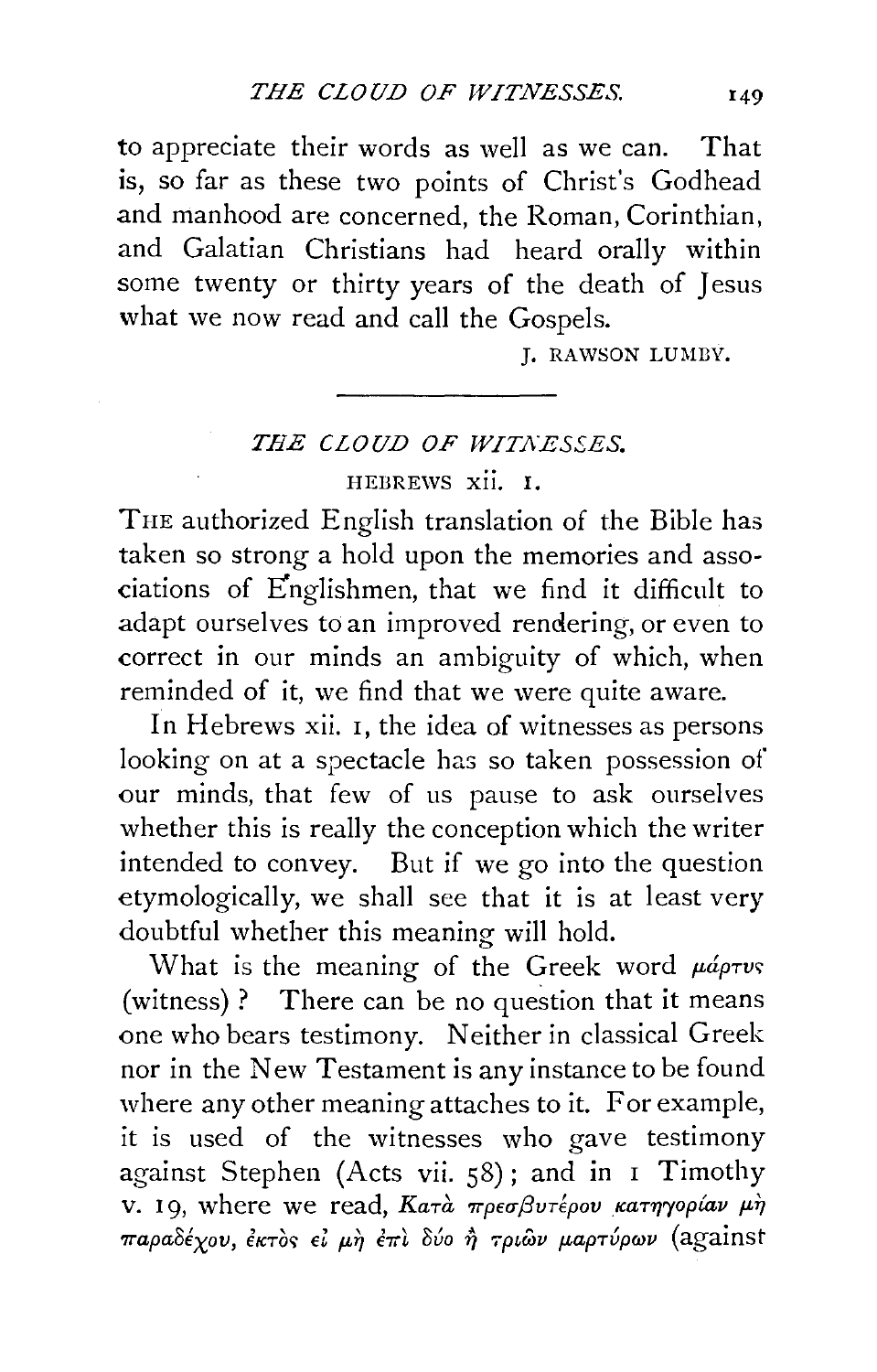an elder receive not an accusation, but before two or three *witnesses);* as also, and in the same sense, in Hebrews x. 28. Its most frequent use in the New Testament is as applied to the apostles, whose office it was to be witnesses of the Resurrection. It is also used to denote those who bore witness to Christ by suffering for Him; as, for example, in Acts xxii.  $2Q$ , Τὸ αίμα Στεφάνου τοῦ μάρτυρός σου (the blood of thy martyr (witness) Stephen); and in Revelation ii. 13,  $Avrt$ inas o  $\mu$ áptus  $\mu$ ov o  $\pi$ ιστός (Antipas, my faithful witness); and again in Revelation xvii. 6, To alua  $\tau$ ών μαρτύρων 'Iησού (the blood of the witnesses (or martyrs) of Jesus).  $\cdot$  In Revelation iii. 14. Jesus Himself is called 'O  $\mu$ *áptvs o mutros kal a* $\lambda \eta \theta$ *wos* (the faithful and true witness). Everywhere the main idea of the word is, not one who observes or looks on, but one who testifies.

Indeed, had the writer intended to convey the meaning, so constantly insisted on in sermons and devotional writings, that we are compassed about with a cloud of unseen spectators, who look on with interest at our race, he had a word ready to his hand  $-a$  word not indeed used in the New Testament, but in common use at that time,  $\theta \in \theta$  (onlooker at a spectacle). In a language so precise in its use of words as the Greek, it seems certain that  $\mu\acute{a} \rho\tau\nu s$  can never have been used in the sense of  $\theta \epsilon \hat{\alpha}$ rng. And this remark is confirmed by the fact that the Greek commentators, whose testimony in a case of this kind is most valuable, as giving us almost a contemporaneous exposition, take this view of the word. Thus Chrysostom, quoted by Alford, says with reference to these witnesses,  $\epsilon_{\mu\alpha\rho\tau\nu\rho\eta\sigma\alpha\nu}$   $\tau\eta$   $\tau$ ov  $\Theta$ eov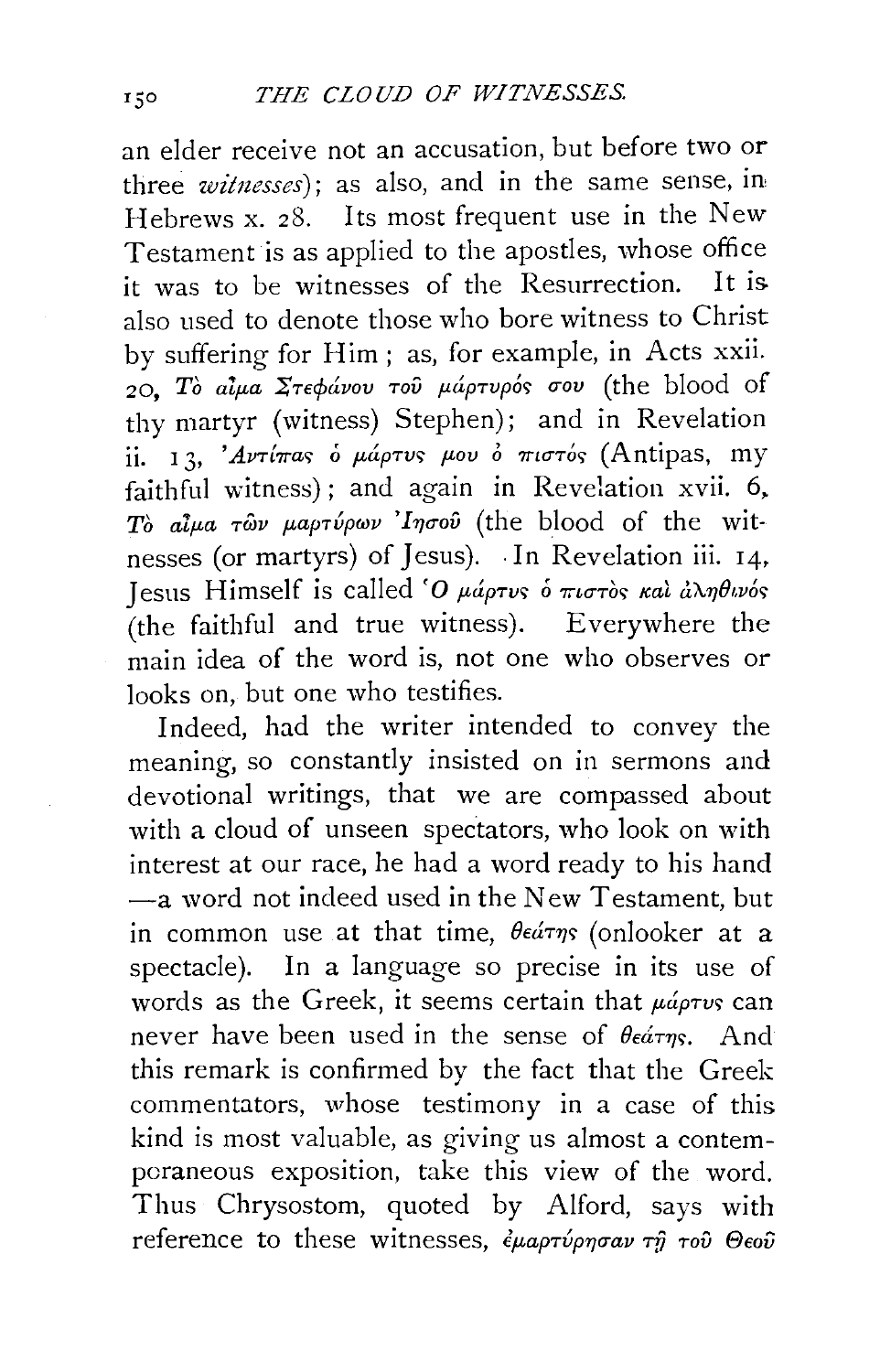μεγαλειότητι (they bare testimony to the mighty power of God). And, better, Theodoret,  $\pi \lambda \hat{\theta}$ os  $\tau$ o $\sigma \hat{\theta}$ urov  $\mu$ aprupei  $\tau$ ỹ δυνάμει  $\tau$ ης πίστεως (this great multitude bears witness to the power of faith). Indeed, even in English, the use of "to witness" in the sense of to see or look on, is merely a piece of modern slipshod. In standard English, "to witness" means to bear testimony, and "a witness" is one who bears testimony.

Who, then, are the  $\mu\acute{\omega}\rho\tau\nu\rho\epsilon\varsigma$  (witnesses) in the passage under discussion? And do they bear witness of us or to us?

It is to be noticed that the words  $\mu a \rho \tau \nu \rho \epsilon \hat{\imath} \nu$  (to bear witness) and  $\mu$ *áprvs* (a witness) seem to be running in the Author's mind in this whole passage. Thus in Chapter xi. verse 2, εν ταύτη γάρ [sc. πίστει]  $\epsilon$ μαρτυρήθησαν οι πρεσβύτεροι (by faith the elders received a good testimony). In verse  $4$  it is said of Abel, μαρτυρόυντος έπι τοις δώροις αύτου του Θεού (God bearing witness to his gifts); 5, μεμαρτύρηται έναρεστηκέναι τώ Θεώ (he received testimony, literally, he was witnessed of that he pleased God); 39,  $\delta$ vrou  $\pi \Delta \nu \tau \epsilon s$  $\mu$ αρτυρηθέντες διά της πίστεως (these all having been witnessed of, *i.e.*, having had favourable testimony borne of them, through faith). Now in all these passages witness is borne  $of$  the elders, testimony given in their favour, whether by God (so in verse 4, certainly) or by the agreement of the faithful. If we apply this clue to the word  $\mu a \rho \tau \psi \rho \omega \nu$  in verse 1, the sense would be: "Having so great a cloud of saints of old ready to bear witness in our favour if we run well." But against this is to be set this consideration, that the whole preceding Chapter is a great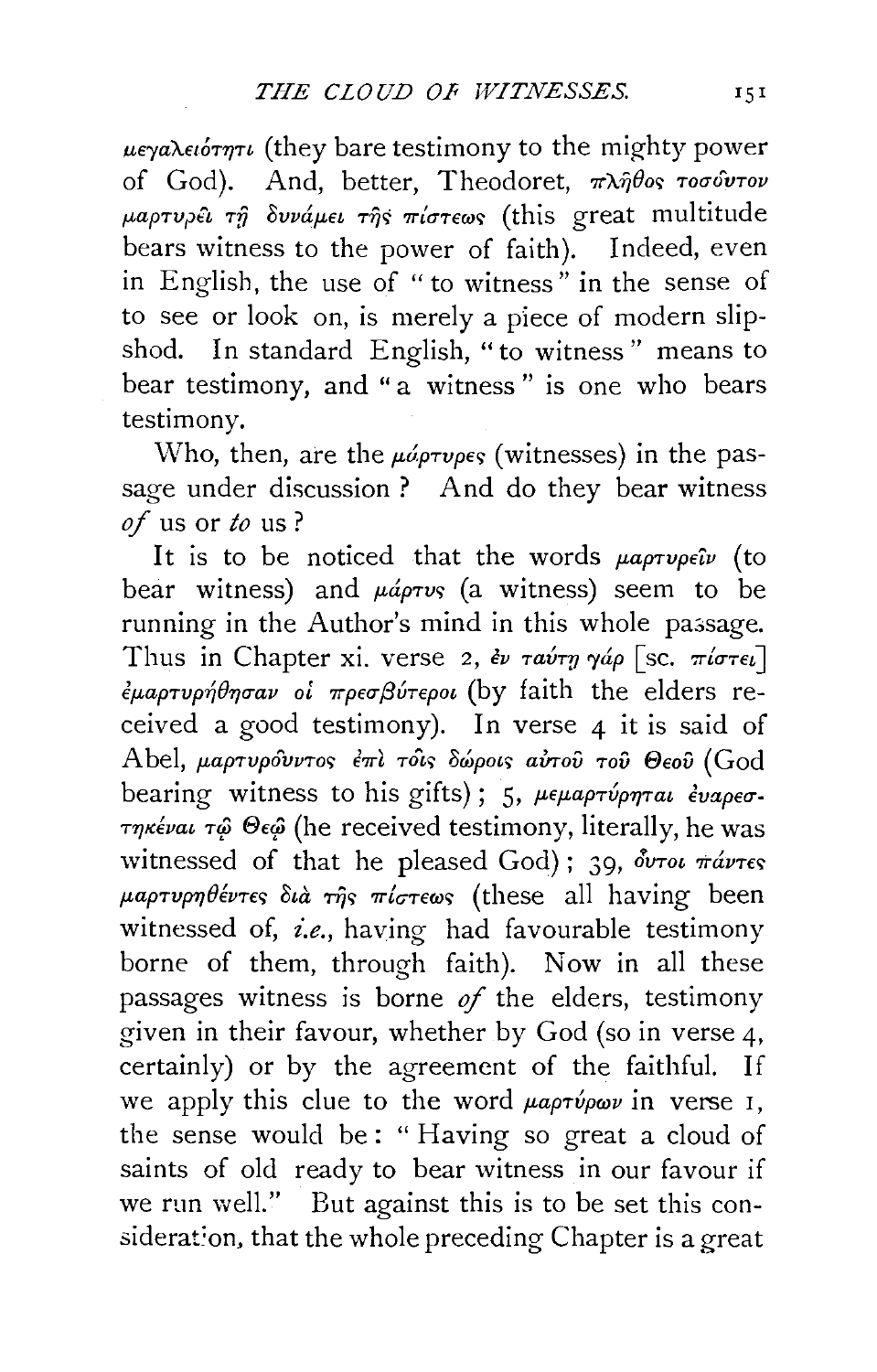description of faith as exemplified in the heroes of the old dispensation. At the close of Chapter x. the writer had said, *ήμεῖς οὐκ ἐσμὲν ὑποστολῆς*: . . 'αλλά πίστεως (we are not of drawing back, but of faith). And what, he seems to ask, is faith? It is the animating principle which enabled the saints of old to do and to suffer, as seeing Him who is invisible. And all these he sets before us to shew us what we may be: he summons them, so to speak, one by one, as witnesses of the unseen power which animated them, to testify to us that as they ran so we can run ; as they overcame so can we overcome. They are not one or two, but a cloud ; they are not here and there, but they compass us about on every side; they cheer us and animate us by the assurance that the race is ours if we will run with patience, and look steadily away from the things around us to Jesus, the author and finisher of the faith in which they overcame, and in which we have to strive.

We may summon Dr. Watts as a witness to the accepted interpretation of the passage in his day:—

> Our glorious Leader claims our praise For his own pattern given : And *the long cloud of witnesses Shews the same path to heaven.*

It is true that if we accept this, which appears to me the only tenable interpretation of the word, we give up a good deal of beautiful association which has twined itself round the passage. We lose the crowd of onlookers *(* $\theta \in \hat{\alpha}$ *rai)* watching us intently, marking every false step, rejoicing in every vigorous effort : but after all, what we lose in one aspect we gain in another; we gain the  $\mu$ *áptupes*, the witnesses